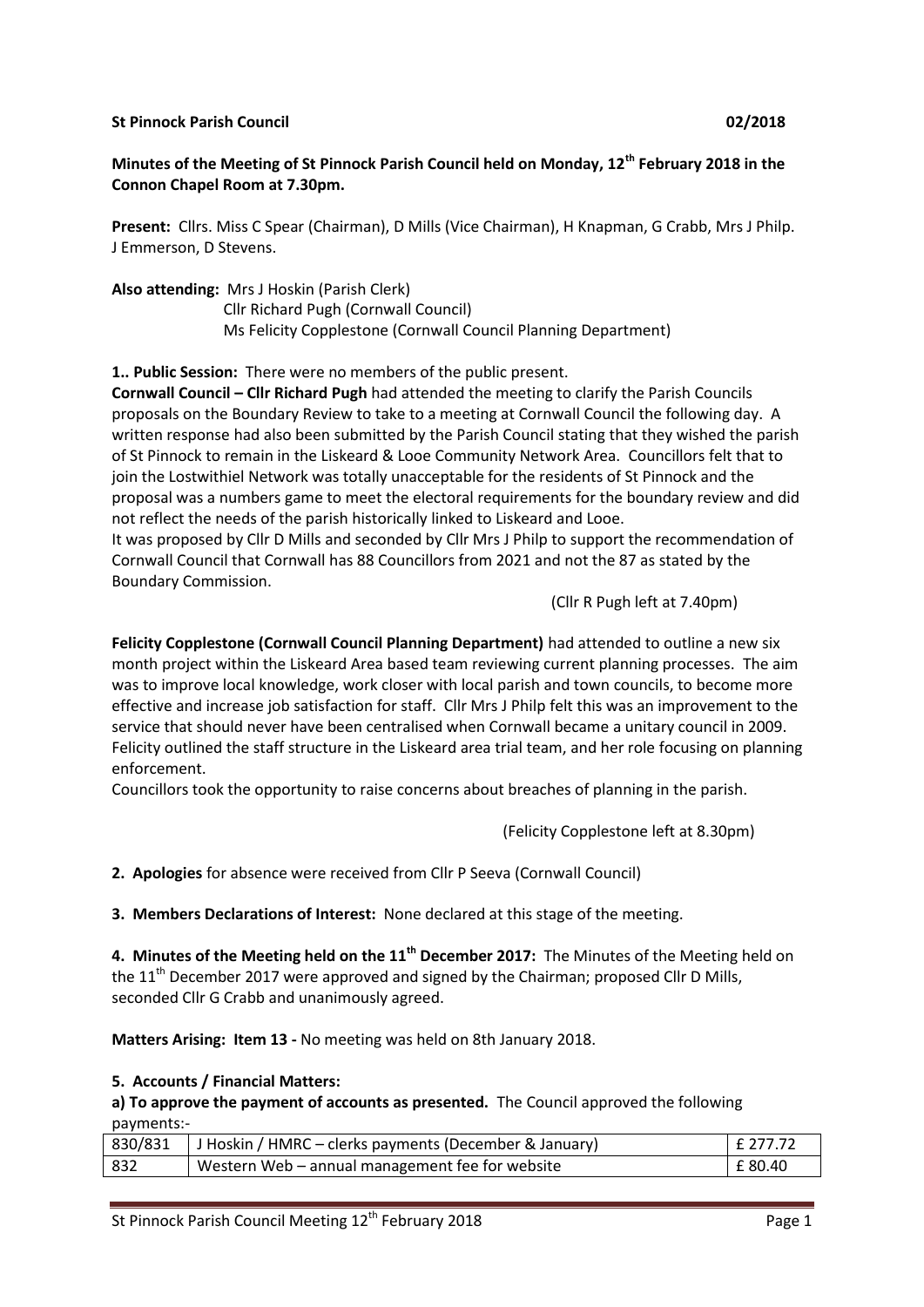**b) Clerks salary review - report from Council (closed session if required):** The Chairman and Vice Chairman had looked at the up to date NALC salary scales and Cllr D Mills outlined the hourly rate table. It was proposed by Cllr H Knapman, seconded by Cllr G Crabb and unanimously agreed that the Clerk remains on the SCP22 scale and paid the new hourly rate of £10.739 (£10.74) with effect from the  $1<sup>st</sup>$  February 2018.

**6. Planning Applications – to report on the following applications and any other applications received between the publication of the agenda and the meeting:**

**PA18/00376 Mr Any Rogers, Forest Holidays Ltd, Deer Park Forest Cabins, Herodsfoot – Replacement unit of staff accommodation.** Support – proposed Cllr D Stevens, seconded Cllr H Knapman and unanimously agreed.

### **Planning Maters:**

**PA17/03672 and pre-application PA16/03069 Mr Patrick Hill, Land at Oak Farm, St Keyne – for siting of mobile static caravan to provide temporary accommodation in association with rural enterprise.** Having received an email from the planning officer who was minded to approve the application the Parish Council resolved to maintain their previous objections and recommend that the application be determined by the planning committee. The Parish Council wished to retain their views about the commercial business on agricultural land. It was agreed that the planning office be advised to seek a report from the County Land agent before any decision is made.

### **7. Playing Field, East Taphouse – replace / repair rubber tile surfacing under the swings:**

The Clerk had received the quotation from tk play and it was agreed that an application be made for the S106 money from the Treffry Grove development to support the costs of this work; proposed Cllr D Mills and seconded Cllr Mrs J Philp.

It was also noted that new cradle and flat seats be obtained for the swings.

The Clerk reported that the ROSPA inspection would be carried out in April/May 2018.

The Clerk had spoken with a member of staff at Ocean Housing in relation to the playing field sign being removed from their fence at 15 Gotch Gardens by the tenant.

#### **8. Parish Council policies – to adopt the following policies a) Guide to Information Available and**

**b) Risk Management.** It was proposed by Cllr H Knapman, seconded by Cllr D Mills and unanimously agreed that the Guide to Information Available and Risk Management policies be adopted. The Clerk and Cllr D Mills will select the next policies to be approved / adopted.

**9. Correspondence to include the Parish Councils response to the Local Government Boundary Review:** The response to the Boundary Review had been reported under Item 1 of this meeting.

- o **CALC training 2017/2018 –** The Clerk reported that she had attended the Minutes & Agenda training on the 18<sup>th</sup> January 2018 and was to attend the Audit under £25,000 training on the  $1<sup>st</sup>$  March 2018.
- o **Cornwall Council –** Localism Town & Parish Council update.
- o **Cornwall Council –** Proposed to change car parking charges proposals 2018 Off Street Parking Order.
- o **Cornwall Council –** Planning in Cornwall for people or profit seminar on 10th March 2018 at Scorrier.
- **Cornwall Community Land Trust** half day seminar at Truro on 2<sup>nd</sup> March 2018.
- o **CALC Newsletter**
- o **Clerks & Councils Direct** magazine January 2018